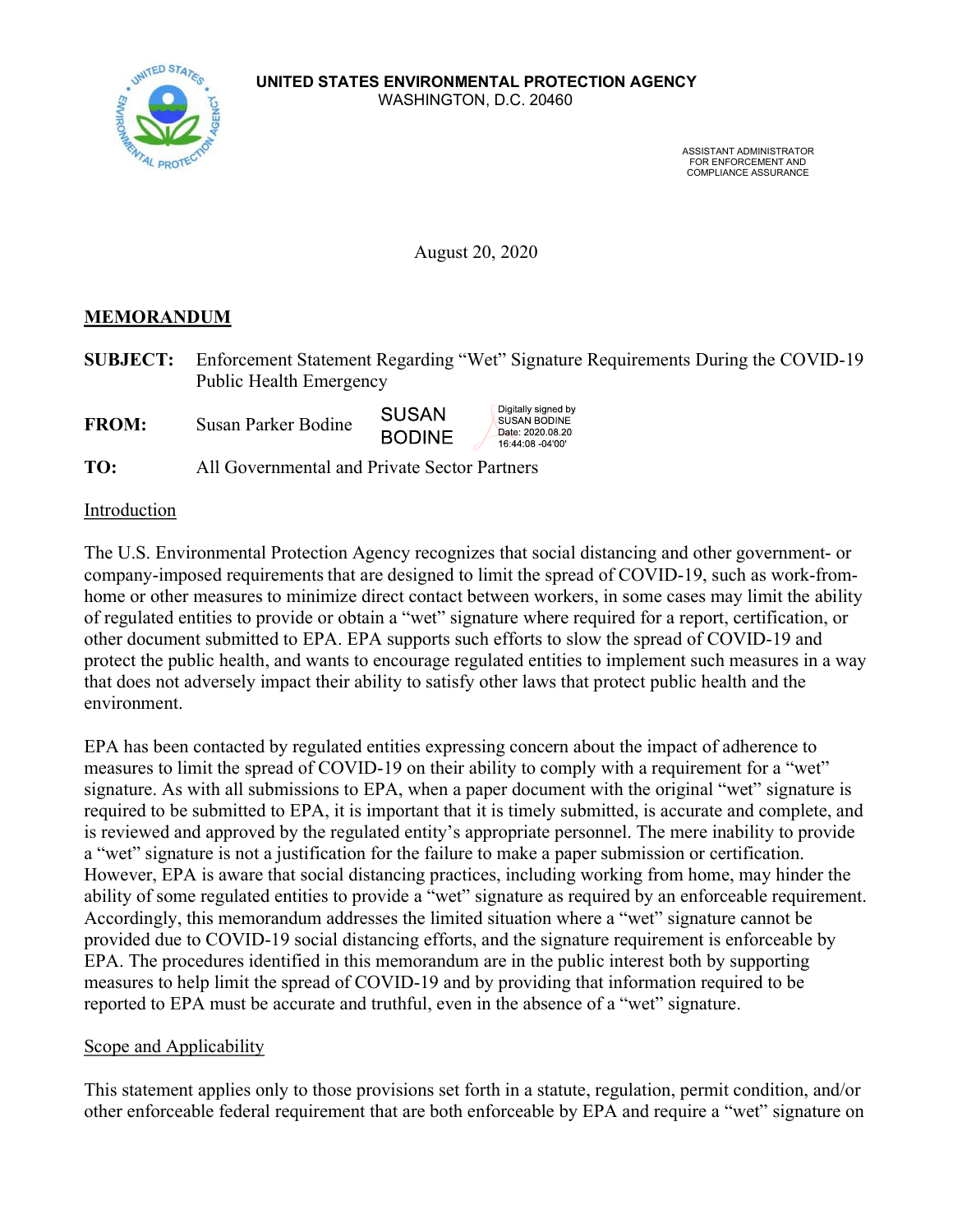a paper document.<sup>1</sup> It does not apply to signature requirements that do not specifically mandate a "wet" signature  $(e.g.,)$  an electronic signature or certification) or a signature requirement that is not an enforceable violation of law (e.g., a signature on permit application).

This statement does not apply to:

- Delegated or authorized states or tribes, who may take a different approach.
- Signatures or certifications for deliverables or submissions required by civil judicial consent decrees or administrative settlements. EPA will coordinate with the Department of Justice where a consent decree mandates a "wet" signature that a regulated entity is unable to provide. Where an administrative settlement requires a "wet" signature, EPA will work with the parties to resolve the issue.
- "Wet" signatures for CERCLA or RCRA corrective action requirements.
- Signatures required for paper hazardous waste manifests, which are covered by an appendix to this memorandum. $<sup>2</sup>$ </sup>

This statement is in effect through December 31, 2020. EPA will regularly assess its continuing need and may modify or terminate it prior to this date. EPA will provide at least seven days advance notice if the statement is terminated prior to December 31, 2020.

# Procedures When a "Wet" Signature Cannot Be Submitted

Where an applicable statute, regulation, permit condition, and/or other enforceable federal requirement provides the option of an electronic signature, regulated entities are strongly encouraged to avail themselves of this option.

Nonetheless, if there is a requirement for a "wet" signature of a responsible official on a paper document and the regulated entity is unable to provide such due to COVID-19 social distancing efforts, EPA will evaluate such noncompliance on a case-by-case basis. As part of that evaluation, EPA will consider the following to be appropriate behavior in response to the inability to provide a "wet" signature on a paper document. Where a "wet" signature is not submitted, the regulated entity should provide either:

- A pdf or other copy of the required "wet" signed document  $(e.g., a scanned copy)$  and maintain a copy of the original "wet" signature on file; or
- The required document signed with a digital signature, or other electronic signature method.

A regulated entity should exercise the same diligence in preparing a submission with an alternative signature that it would exercise if providing the same submission with a "wet" signature. The inability to

<sup>1</sup>EPA notes that there a very few regulatory requirements that mandate a signature in ink as the only acceptable means for

<sup>&</sup>quot;signing" or certifying a submission to EPA; therefore, the availability of various methods for providing electronic signatures should mean that there are very few instances in which a regulated entity may need to avail itself of the procedures discussed in this statement.

<sup>&</sup>lt;sup>2</sup> "Statement About Signing Paper Hazardous Waste Manifests During the COVID-19 Public Health Emergency" (Aug. 20, 2020).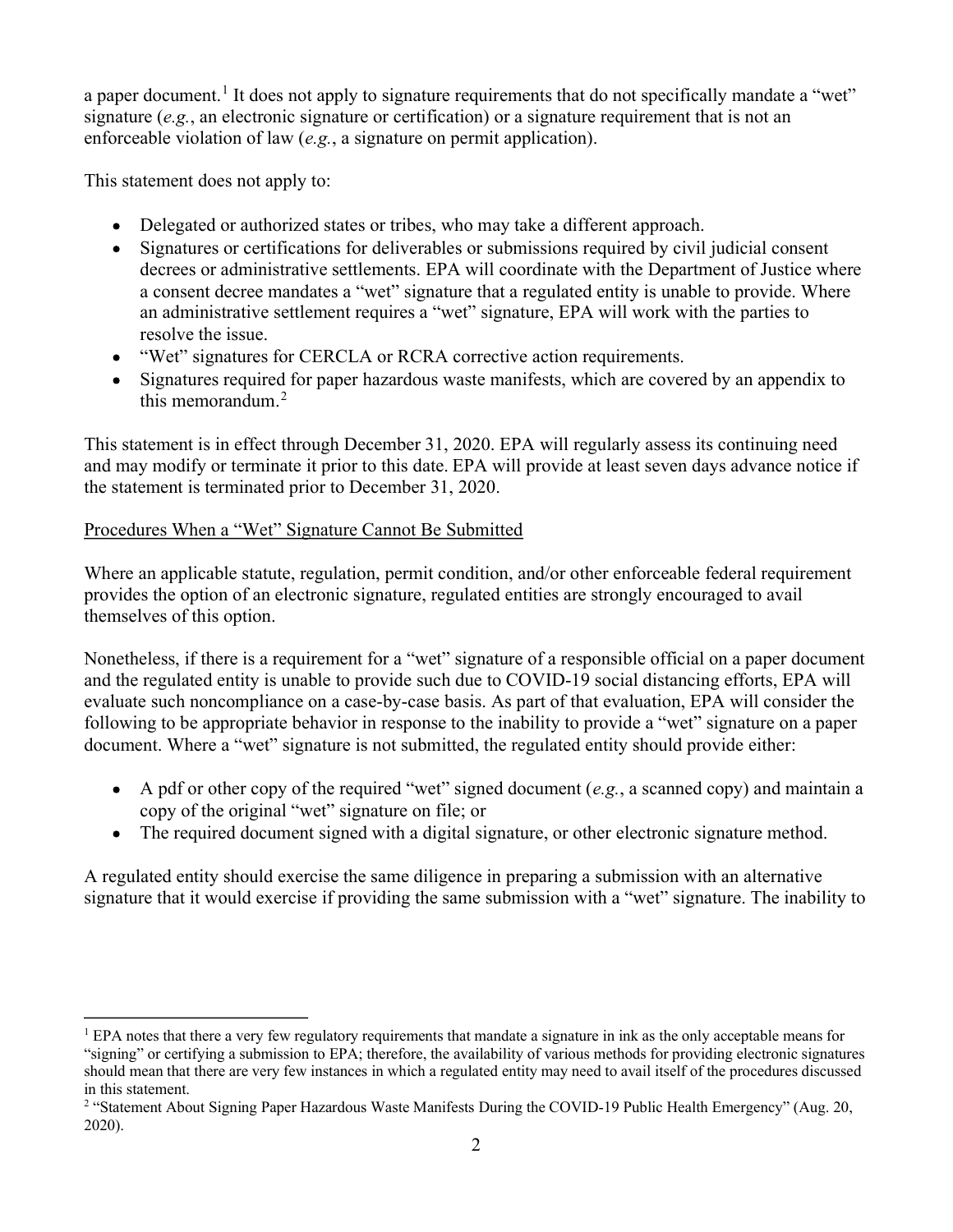provide a "wet" signature does not relieve the regulated entity from any applicable certification or other due diligence requirements.<sup>3</sup>

Consistent with the provision noted above for using a pdf or scanned copy of a required signature, EPA would also consider submission of a scanned document by email instead of submission of the paper original via regular mail, as appropriate, as long as the original paper document remains available and is provided upon request.

Importantly, when a regulated entity is unable to provide a "wet" signature on a paper document and utilizes an alternate means to provide a signature substitute that fulfills the purpose and effect of the "wet" signature requirement, EPA would need the following information to undertake its case-by-case evaluation of the noncompliance. Such information should be documented contemporaneously<sup>4</sup> with the use of the alternate signature method, and:

- 1. Identify the applicable regulatory or other legal provision with the "wet" signature requirement, the specific document or submission for which the substitute signature method or process was used, and its date;
- 2. Explain the facts and circumstances for how social distancing efforts to slow the spread of COVID-19 was the proximate or direct cause of the inability to provide or obtain a "wet" signature on a paper document; and
- 3. Detail the alternative means or method used as the substitute for a "wet" signature.

This documentation should be maintained and made available to EPA upon request.

<sup>&</sup>lt;sup>3</sup> The use of alternatives to paper signatures similar to those in this memorandum is consistent with procedures adopted for other EPA programs as a result of the COVID-19 public health emergency (e.g., "Establishment of Standards for Submission of Administrative and Financial Assistance Agreement Forms/Documents with Electronic or Digital Signatures by Email" and "Flexibilities under the Clean Water Act" (Q&A on signatures)), as well as more generally. See National Law Review, "Electronic Signatures Becoming the Norm during COVID-19 Outbreak" (Apr. 24, 2020).

<sup>&</sup>lt;sup>4</sup> The documentation and certification should be prepared and dated contemporaneously with submission signed using alternate means. If the documentation is not prepared and signed contemporaneously, the documentation should include a description of the cause of any delay, the steps taken to ensure that the delayed documentation remains complete and accurate, and the steps taken to minimize or prevent a similar delay in the future.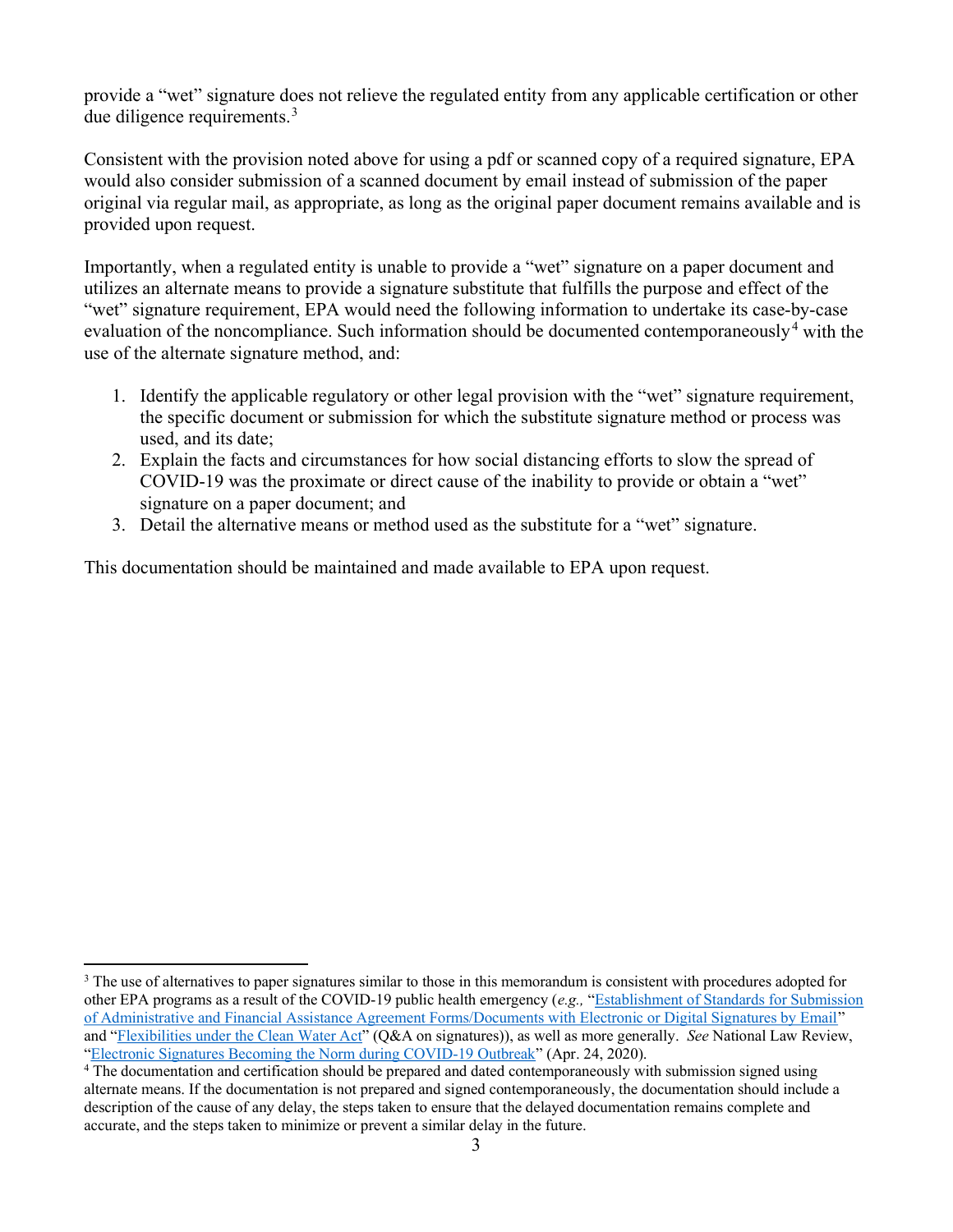

August 20, 2020

## MEMORANDUM

| <b>SUBJECT:</b> | Statement About Signing Paper Hazardous Waste Manifests During the COVID-19<br><b>Public Health Emergency</b> |                                                                                                                     |
|-----------------|---------------------------------------------------------------------------------------------------------------|---------------------------------------------------------------------------------------------------------------------|
| <b>FROM:</b>    | Peter C. Wright, Assistant Administrator<br>Office of Land and Emergency Management                           | Digitally signed by Wright,<br>Wright, Peter Peter 2020.08.20<br>15:54:59 -04'00'                                   |
|                 | Susan Parker Bodine, Assistant Administrator<br>Office of Enforcement and Compliance Assurance                | Digitally signed by<br><b>SUSAN</b><br><b>SUSAN BODINE</b><br>Date: 2020.08.20<br><b>BODINE</b><br>16:43:30 -04'00' |
| TO:             | All Governmental and Private Sector Partners                                                                  |                                                                                                                     |

On May 18, 2020, the U.S. Environmental Protection Agency issued a memorandum entitled COVID-19 Implications for Signing Paper Hazardous Waste Manifests (Temporary COVID-19 Manifest Signature Policy), a temporary policy regarding how handlers of hazardous waste can address generator signatures on paper hazardous waste manifests during the COVID-19 public health emergency. This policy was retroactive to March 13, 2020, and supplemented and incorporated by reference EPA's temporary enforcement policy, issued on March 26, 2020, entitled *COVID-19 Implications for EPA's Enforcement* and Compliance Assurance Program (Temporary COVID-19 Enforcement Policy). Since that time, EPA announced that the Temporary COVID-19 Enforcement Policy terminates on August 31, 2020 (see COVID-19 Implications for EPA's Enforcement and Compliance Assurance Program: Addendum on Termination). Thus, the Temporary COVID-19 Manifest Signature Policy also expires on August 31, 2020. However, EPA is extending the *COVID-19 Manifest Signature Policy* in light of some states experiencing an increase in COVID-19 cases following efforts to reopen.

EPA has been contacted by handlers of hazardous waste regarding the anticipated need for continued social distancing for regulated parties obtaining "wet" signatures on paper hazardous waste manifests. According to these handlers, they are conducting hazardous waste operations in states and localities with some of the highest rates of COVID-19 cases in the country. Thus, they believe continued social distancing is necessary to protect truck drivers and facility personnel and strongly urge EPA to continue allowance of the COVID-19 signature substitute policy for paper hazardous waste manifests. Therefore, EPA has determined that the approach set forth in the Temporary COVID-19 Manifest Signature Policy, as modified in this statement on manifest signatures, should continue to be available.<sup>1</sup> This statement on manifest signatures is in effect until November 30, 2020, which is also the expiration date of the

<sup>&</sup>lt;sup>1</sup> The exercise of enforcement discretion pursuant to the *Temporary COVID-19 Enforcement Policy* and the *COVID-19* Implications for Signing Paper Hazardous Waste Manifests memoranda applies to noncompliance with the signature requirement for paper hazardous waste manifests for the period from March 13 through August 31, 2020. See COVID-19 Implications for EPA's Enforcement and Compliance Assurance Program: Addendum on Termination, at 2.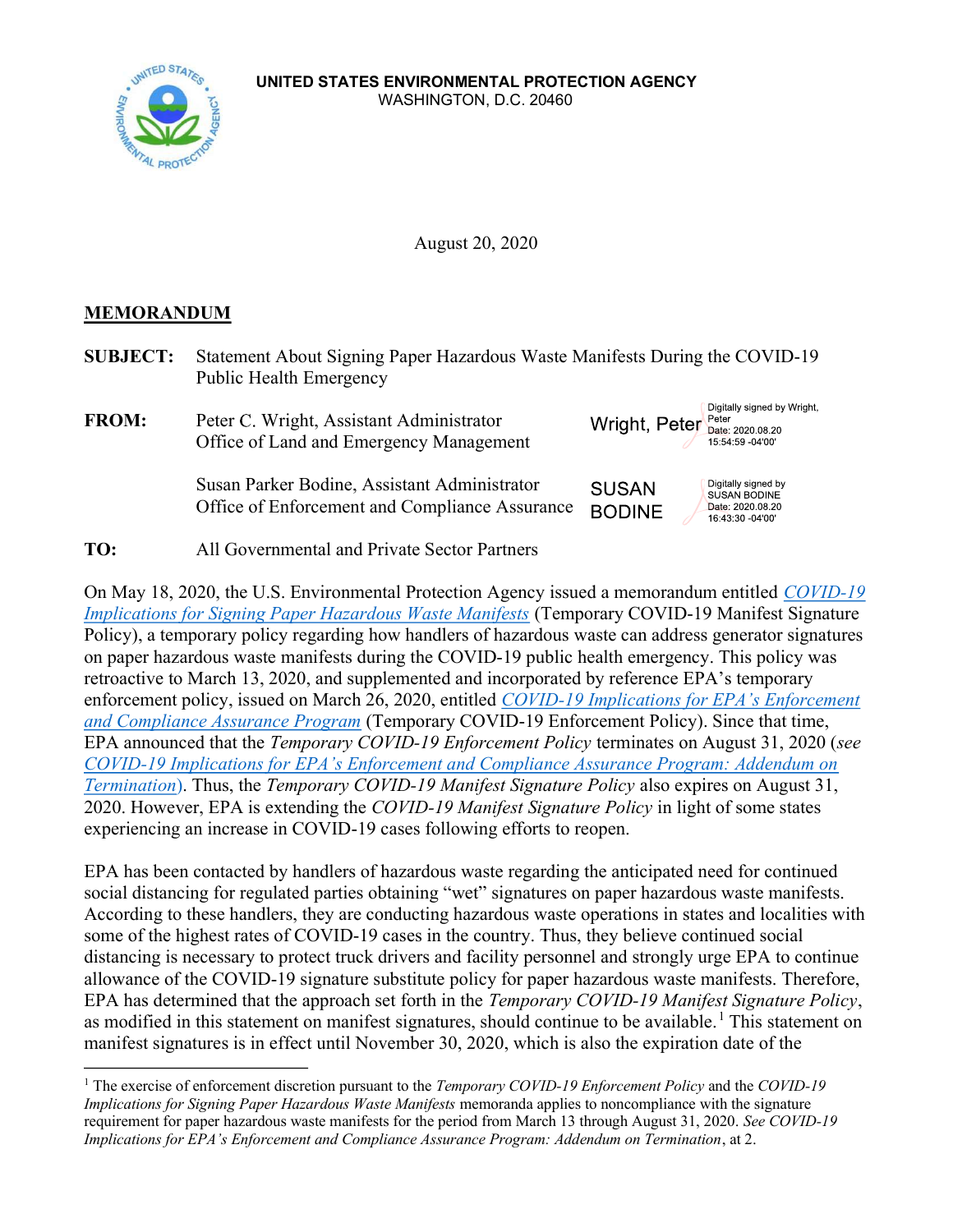emergency Information Collection Request for this statement. If, however, EPA intends to terminate this statement prior to that date, the agency will post a notification at www.epa.gov/e-manifest at least seven days prior to terminating this temporary statement.

This temporary statement contains three changes from the *Temporary COVID-19 Manifest Signature* Policy: (1) shortening the phrase transporters or designated facilities should write in Box 15, for generator signature, to address space limitations on the manifest form; (2) changing the reference to the EPA policies about signatures on manifests during the COVID-19 public health emergency in the generator's signature substitute; and (3) removing language referencing the Temporary COVID-19 Enforcement Policy regarding how generators and transporters should maintain documentation.

On a case-by-case basis, EPA will exercise its enforcement discretion for noncompliance with the signature requirement on paper hazardous waste manifests for the period covered by this statement and resulting from social distancing efforts due to the COVID-19 public health emergency, as provided in this statement. As part of EPA's case-by-case evaluation, EPA will consider the waste handler practices described below to be appropriate behavior in response to the inability to obtain a signature on a paper hazardous waste manifest. Generators and transporters should maintain appropriate documentation demonstrating behavior consistent with this statement.

### Signing Paper Hazardous Waste Manifests During the COVID-19 Public Health Emergency

Handlers of hazardous waste continue to express concern with the customer interaction necessary to obtain the generator's signature on the manifest and have requested that transporters be allowed to sign the name of the generator on the manifest to maintain social distancing during the COVID-19 public health emergency. This statement applies only to generator signatures required on the Uniform Hazardous Waste Manifest, EPA form 8700-22/22A, as applicable by either federal law or federally authorized RCRA requirements where the transporter needs to obtain the generator's signature on the manifest but cannot certify compliance with applicable pre-transportation requirements.<sup>2</sup>

- 1. Transporters should consider the following practices: If obtaining a generator signature on a paper manifest is not reasonably practicable, entities can use the electronic manifest (e-Manifest). To obtain an e-Manifest account, please refer to the e-Manifest user registration webpage at https://www.epa.gov/e-manifest/e-manifest-user-registration.
- 2. If the electronic manifest is not a viable option, then the following steps should be taken:
	- a) The transporter should write the name of the generator in Box 15 and, under "Signature," should write "COVID-19 signature substitute," or abbreviated as "COVID-19 sig. sub.," if insufficient space in the box;
	- b) The generator should provide a signature substitute in a(n) cell phone text message, email, or hard copy letter mailed to the transporter and designated facility. The generator should use

 $2$  EPA already allows transporters to sign EPA form 8700-22/22A in lieu of the generator as an offeror of the shipment, if the transporter can certify compliance with all applicable pre-transportation requirements at the time the hazardous material is staged for loading, and the waste has been properly packaged, marked, and labeled and is in proper condition for transportation.